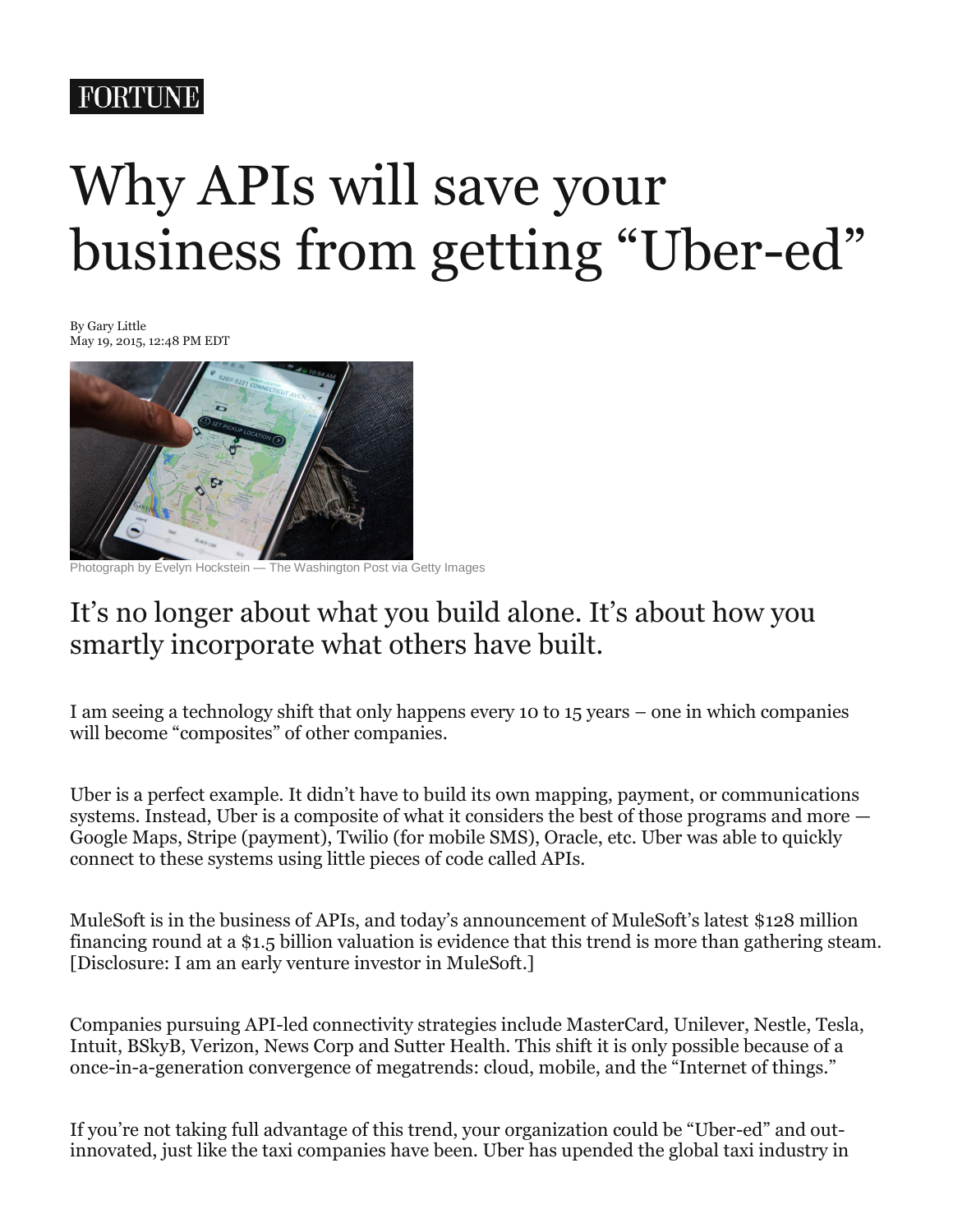large part by using APIs masterfully. In just a few short years, Uber has become seemingly ubiquitous and is reportedly valued at \$50 billion. The old-world taxi companies are struggling to compete with this API-savvy juggernaut. You don't have to be in the transportation industry to be Uber-ed. Any business without a viable API strategy stands to be altered on this scale.

#### Why CEOs Should Care

Companies are currently spending more than \$590 billion per year to integrate existing, disparate systems. Traditional businesses rely on large sales forces, paperwork, and fax machines to generate revenue with customers and through partners. This is expensive, time consuming, and scales only as fast as the sales force grows. Today's startups eliminate much of this friction, time, and cost by building their solutions with best-of-breed components, which they access via APIs, or "application program interfaces."



Using APIs as building blocks, Uber was able to go to market far more quickly and nimbly than its competitors. What's more, in August 2014, Uber launched a publicly-accessible API that would become the foundation for their digital ecosystem, allowing companies like OpenTable, Google and United Airlines to embed Uber into their apps.It's a mutually beneficial arrangement: Uber reaches more customers and establishes new revenue streams, while app providers like United Airlines, Open Table, Google Maps and others can offer a transportation service to their customers and profit from it at the same time.

Contrast this with Hertz, Avis, and other rental car agencies that have been United Airlines partners for decades, but are nowhere to be found in the United mobile app. That's because these rental car companies don't have an API (or at least not one that's public). OpenTable, Google Maps, Starbucks, and dozens of other apps offer the Uber service — but not services from Uber competitors like Lyft — so there is definitely a first-mover advantage in each market.

Another simple but enormously successful example is UPS, founded 108 years ago. UPS has captured a large share of the parcel-shipping market for the burgeoning online commerce sector